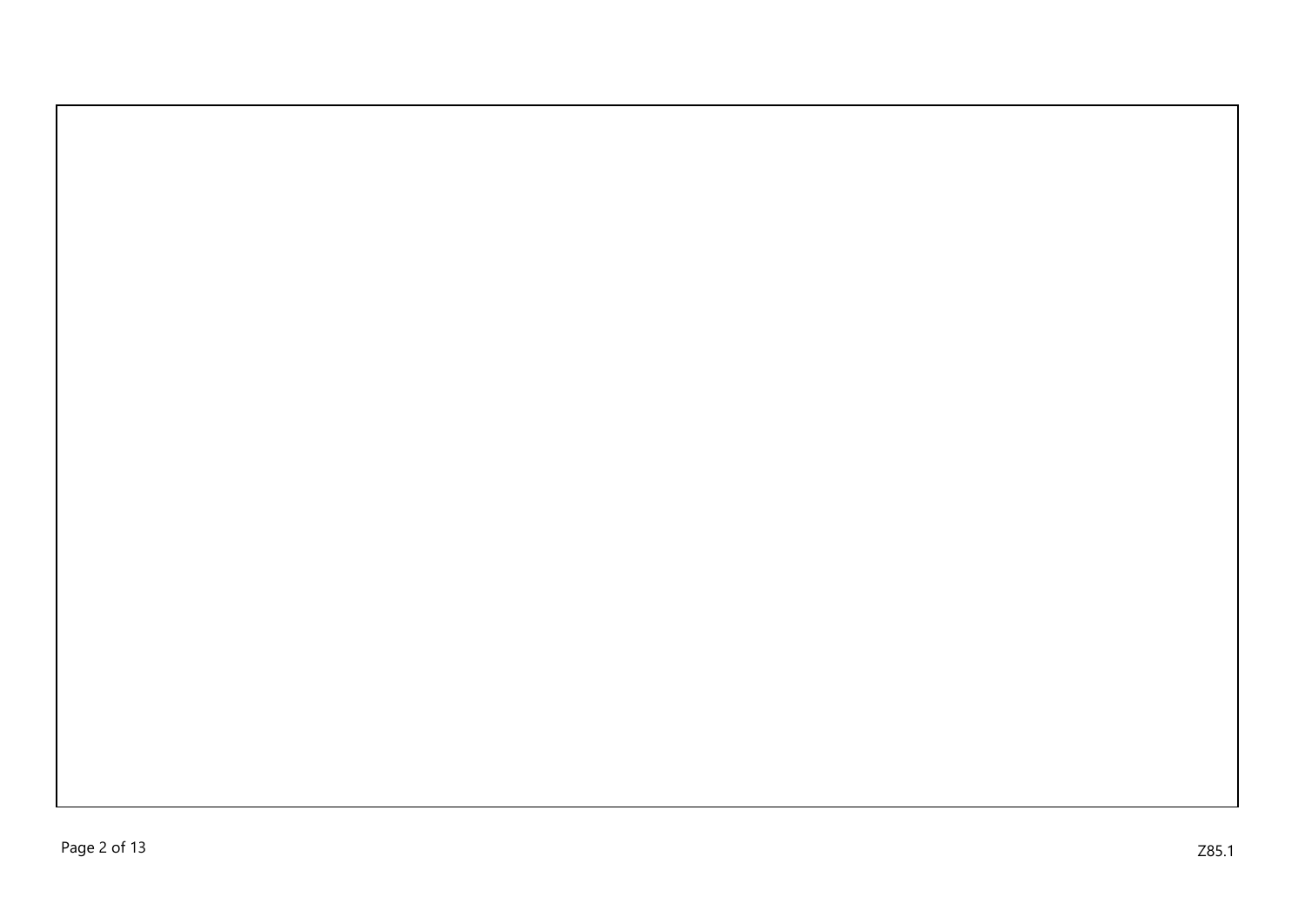| #          | Island           | House Name           | Name                | Sex       | National ID | ، ه ، ره<br>پر ۽ برگ                             | ىئرىتر                                       |
|------------|------------------|----------------------|---------------------|-----------|-------------|--------------------------------------------------|----------------------------------------------|
|            | ADh. Omadhoo     |                      |                     |           |             |                                                  |                                              |
|            | ADh. Omadhoo     | Fazaathari           | Ahmed Thohir        | M         | A282281     | توځ ځوسه                                         | رەرو ئورو                                    |
| 2          | ADh. Omadhoo     | Janbumaage           | Ibrahim Mamnoon     | M         | A282836     | ر ه د د »<br>نح سره تر د                         | ر ه دد د<br>تر تر س<br>ە ھەترىر <sup>ە</sup> |
|            | B. Hithaadhoo    |                      |                     |           |             |                                                  |                                              |
| 3          | B. Hithaadhoo    | Asaree Villa         | Naazim Ibrahim      | M         | A093017     | ئەسەئىيە بەرگە<br>                               | برە ئۆرۈ<br>متزمور                           |
|            | B. Kudarikilu    |                      |                     |           |             |                                                  |                                              |
| 4          | B. Kudarikilu    | Maanel               | Abdulla Nabith      | ${\sf M}$ | A109076     | یږ ه<br>تر سربو                                  | برة قرالله سترجدة                            |
| 5          | B. Kudarikilu    | Venus                | Abdul Matheen Abbas | M         | A077252     | وبئرره                                           | נסכסנקס נספים                                |
|            | B. Thulhaadhoo   |                      |                     |           |             |                                                  |                                              |
| 6          | B. Thulhaadhoo   | Dhunfinige           | Hassan Nuhaad       | ${\sf M}$ | A257256     | قرىثرىرىكە                                       | ىر سەھرە ئەترىتىر                            |
|            | Dh. Meedhoo      |                      |                     |           |             |                                                  |                                              |
|            | Dh. Meedhoo      | Irumatheege          | Ali Shareef         | ${\sf M}$ | A111623     | ېر تر تر په د                                    | أرشم المستشعرة                               |
|            | F. Magoodhoo     |                      |                     |           |             |                                                  |                                              |
| 8          | F. Magoodhoo     | Husnuheenaage        | Abdulla Saeed       | ${\sf M}$ | A094536     | <sup>ر</sup> ج سے بتر پر بتر کی                  | رەقمەللە سىھەتىر                             |
|            | F. Nilandhoo     |                      |                     |           |             |                                                  |                                              |
| 9          | F. Nilandhoo     | Finivaage            | Mohamed Rauf        | M         | A119578     | و سرچ <sup>ي</sup>                               | כנסנכ נדבר<br>במחכת מחצ                      |
|            | GA. Kolamaafushi |                      |                     |           |             |                                                  |                                              |
| 10         | GA. Kolamaafushi | February ge          | Mohamed Ismail      | ${\sf M}$ | A092072     | ې د درېږي<br>زه <sub>مر</sub> تر <sub>مړ</sub> ي | ورەرو بەر ئەر                                |
|            | GDh. Vaadhoo     |                      |                     |           |             |                                                  |                                              |
| 11         | GDh. Vaadhoo     | Lilymaage            | Hassan Fareed       | ${\sf M}$ | A076262     | ووڈ کی                                           | يُرَسَدَسُ وَبِرِيْرُ                        |
|            | Gn. Fuvahmulah   |                      |                     |           |             |                                                  |                                              |
| 12         | Gn. Fuvahmulah   | Dhiguvaandu. Misraab | Mohamed Shifaz      | ${\sf M}$ | A154125     | و د هر د .<br>ترد و س . و سر پره                 | ورەرو ھۆتۈ<br><i>دىد</i> ەردىر ھوتى          |
| HA. Baarah |                  |                      |                     |           |             |                                                  |                                              |
| 13         | HA. Baarah       | Kanburuge Aage       | Ali Zihaan          | M         | A260208     | ر د د ، د ، د ،<br>ماسرچ پرۍ د د                 | أرشع بمحسر                                   |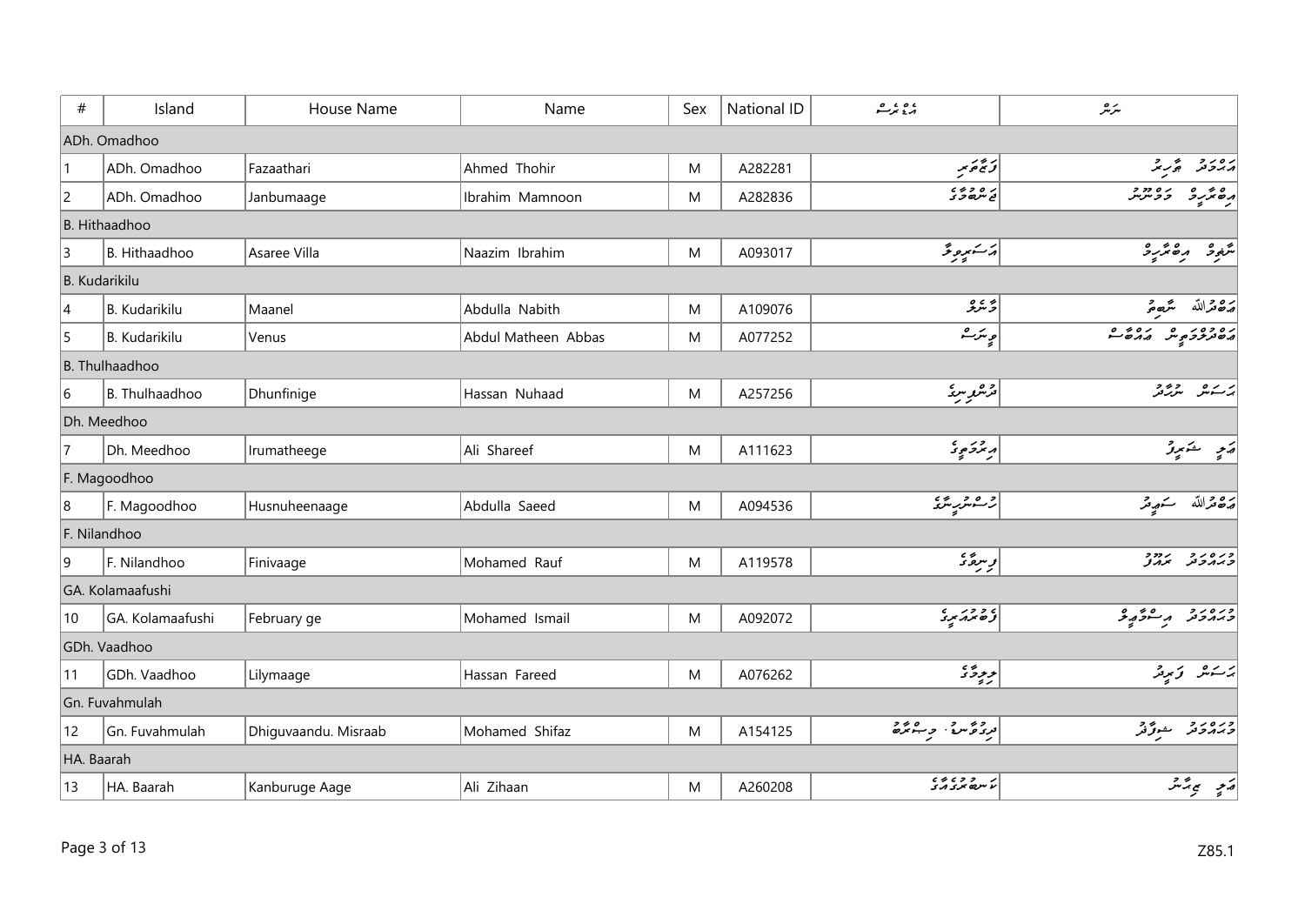|           | HA. Dhidhdhoo       |                  |                              |           |         |                                      |                                              |
|-----------|---------------------|------------------|------------------------------|-----------|---------|--------------------------------------|----------------------------------------------|
| 14        | HA. Dhidhdhoo       | Airish           | Abdulla Khaleel              | M         | A080530 | اړ مرسه ه<br><u>سرسه</u>             | 25مرالله ترموی                               |
| 15        | HA. Dhidhdhoo       | Ameenaa Manzil   | Saudulla                     | M         | A083633 | ر<br>مۇسترىتىسى بىر                  | كەر قىراللە                                  |
| 16        | HA. Dhidhdhoo       | Dhaaru           | Adam Saleem                  | M         | A012002 | ر<br>قريمر                           | ړنو خود                                      |
| 17        | HA. Dhidhdhoo       | Uduvilaage       | Mohamed Waheed               | M         | A083925 | د د د و و د<br>مرغ حرچر              | ورەر دىر د                                   |
|           | HA. Filladhoo       |                  |                              |           |         |                                      |                                              |
| 18        | HA. Filladhoo       | Athirimatheege   | Ishaq Ibrahim                | M         | A044668 | ړ <sub>نمو مرخ</sub> <sub>مو</sub> ځ | وحدية وهترية                                 |
| 19        | HA. Filladhoo       | Nailoanugey Aage | Moomin Amir                  | M         | A088821 | شەرى دەيدە                           | وروبر كموثر                                  |
|           | HA. Hoarafushi      |                  |                              |           |         |                                      |                                              |
| 20        | HA. Hoarafushi      | Hudhuhudhaage    | <b>Ibrahim Hammaad Ahmed</b> | M         | A124474 | و و و بر د<br>ر تور تو ت             | ם מים נסמר נסנר<br>גם <i>גובר ג</i> גרת גגרת |
| HA. Kelaa |                     |                  |                              |           |         |                                      |                                              |
| 21        | HA. Kelaa           | Seesange         | Ahmed Tholal                 | ${\sf M}$ | A090426 | بەيە ئەرى                            | رەرد رەھ                                     |
|           | HDh. Hanimaadhoo    |                  |                              |           |         |                                      |                                              |
| 22        | HDh. Hanimaadhoo    | Riyan            | Ahmed Saeed                  | M         | A228004 | برېژىتر                              | أرەر بەر ئىمە                                |
|           | HDh. Kulhudhuffushi |                  |                              |           |         |                                      |                                              |
| 23        | HDh. Kulhudhuffushi | Happy Corner     | Hussain Ahmed                | M         | A241308 |                                      |                                              |
| 24        | HDh. Kulhudhuffushi | Uncorner         | Abdul Ghanee Ibrahim         | M         | A230906 | ر ه <i>۵ ه</i><br>مرس                | גם כפגע תפתיכ                                |
|           | HDh. Makunudhoo     |                  |                              |           |         |                                      |                                              |
| 25        | HDh. Makunudhoo     | Muniyaage        | Mohamed Allath               | M         | A122396 | د سرگری<br>م                         | כנסנכ נסנכ<br>כממכת המייחק                   |
| 26        | HDh. Makunudhoo     | Ocean Lead       | Ibrahim Suhail               | M         | A235211 | وكمشكر وهمج                          | رە ئەر ئەسىر ئە                              |
|           | HDh. Naivaadhoo     |                  |                              |           |         |                                      |                                              |
| 27        | HDh. Naivaadhoo     | Bangkok          | Ageel Ibrahim                | M         | A227936 | ه و بره<br>قاسرىدى                   |                                              |
| 28        | HDh. Naivaadhoo     | Golden House     | Ahmed Mujuthaba              | M         | A093442 | ە مەر مەر جەھ<br>ئىسىمە ئىسىركەرگ    | ره رو درد<br>مدرو دوه                        |
| 29        | HDh. Naivaadhoo     | Hunaru           | Ahmed Shareef Ali            | M         | A059679 | و بر د<br>رس پر                      | رەرو خىرو كېر                                |
| 30        | HDh. Naivaadhoo     | Kalkathaage      | Hassan Rasheed               | M         | A228071 | ر ه ر د ر<br>ما نوما بو ی            | ر<br>رىكىش ئىرش <sub>ى</sub> قر              |
| 31        | HDh. Naivaadhoo     | Saaz             | Mohamed Shareef              | M         | A096382 | ستميح                                | ورەرو شەيرۇ                                  |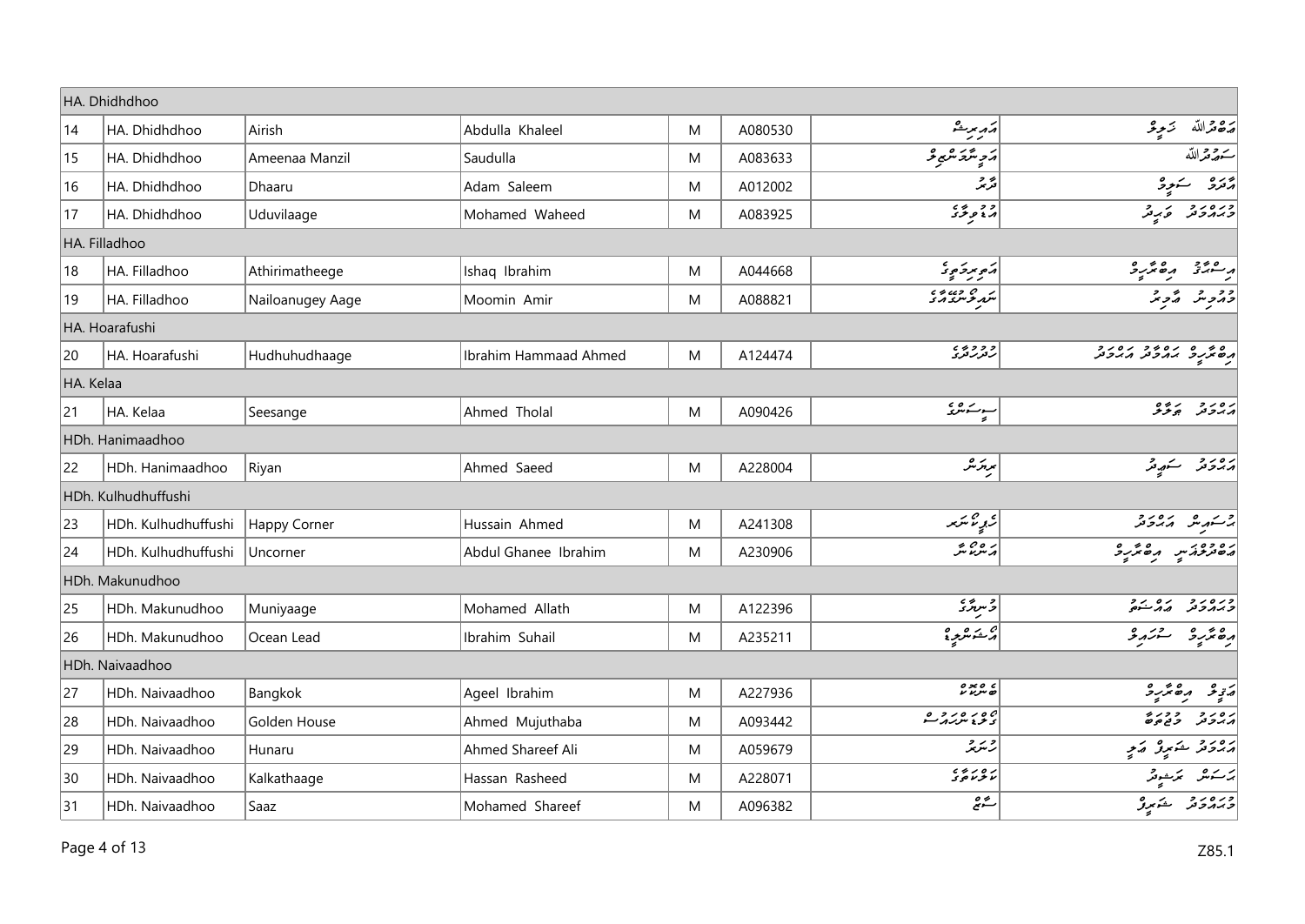| 32         | HDh. Naivaadhoo     | Violet                      | Ibrahim Shareef        | M | A227508 | ورؤه                                            |                                        | رەترىرو شېرو                                |
|------------|---------------------|-----------------------------|------------------------|---|---------|-------------------------------------------------|----------------------------------------|---------------------------------------------|
|            | HDh. Nellaidhoo     |                             |                        |   |         |                                                 |                                        |                                             |
| 33         | HDh. Nellaidhoo     | Kothari Villa               | Mohamed Ziyad          | M | A052932 | تتؤبره قحر                                      |                                        | כגם גב היביק                                |
|            | HDh. Nolhivaran     |                             |                        |   |         |                                                 |                                        |                                             |
| 34         | HDh. Nolhivaran     | Sosunmaage                  | Abdullah Rasheed       | M | A226955 | <u>م ئەشرىرى</u>                                |                                        | رە قراللە كەنجىد                            |
|            | HDh. Nolhivaranfaru |                             |                        |   |         |                                                 |                                        |                                             |
| 35         | HDh. Nolhivaranfaru | Dhaftharu No 017            | Ahmed Shakir           | M | A101738 | رەر ئەرەپ 17                                    |                                        | رەرد ئىگىر                                  |
|            | M. Dhiggaru         |                             |                        |   |         |                                                 |                                        |                                             |
| 36         | M. Dhiggaru         | Finifenmaage                | Ishag Ali              | M | A023655 | وبيرو عرمه د                                    |                                        | وڪشتى صَعِي                                 |
| Male'      |                     |                             |                        |   |         |                                                 |                                        |                                             |
| 37         | Male'               | Hulhu Male'. 10172          | Mohamed Naeem          | M | A025314 | $10172.$ 5532                                   |                                        | ورەر د شھرى                                 |
| 38         | Male'               | Hulhu Male'. Flat No 6-G-03 | Mohamed Imthiyaz       | M | A053858 | دووي وده دورو 3/0-ي.<br>رندون ونوم شهره د 13-ي. | כנסנג תכתחתם                           |                                             |
| 39         | Male'               | M. Asdhaa                   | Ahmed Habeeb           | M | A025223 | و پر کره پچر                                    |                                        | גפגד גם 2<br>גגבע גם                        |
| 40         | Male'               | M. Fehi Asseyri             | Hassan Rasheed         | M | A022746 | د . ۇرۇۋىسىم                                    |                                        | يركتاش المرتقوص                             |
| N. Landhoo |                     |                             |                        |   |         |                                                 |                                        |                                             |
| 41         | N. Landhoo          | Bageechaage                 | Azuhaan Mohamed        | M | A202531 | <br>  ته <sub>مح</sub> مو د                     | ג כשהם המה כבר.<br>היש גליילה המה ביני |                                             |
| 42         | N. Landhoo          | Finolhu                     | Mohamed Samooh         | M | A205005 | ويترتز                                          |                                        | وره رو دوه<br><i>د ب</i> رونر سو <i>د</i> ر |
| 43         | N. Landhoo          | Nookokaage                  | Mohamed Huzaam         | M | A210465 | دوپر در د<br>سربر بر د                          |                                        | כנסנכ כשם<br>כגמכת גבכ                      |
|            | N. Velidhoo         |                             |                        |   |         |                                                 |                                        |                                             |
| 44         | N. Velidhoo         | <b>White House</b>          | Hussain Hassam         | M | A203676 | أقهره مرحم و                                    | ج سكهر شركة رحمي                       |                                             |
|            | R. Rasgetheemu      |                             |                        |   |         |                                                 |                                        |                                             |
| 45         | R. Rasgetheemu      | Javaahirumaage              | Mohamed Ibrahim        | M | A102229 | پر څر پر چر پر                                  | כגמכנג השתנים                          |                                             |
| S. Feydhoo |                     |                             |                        |   |         |                                                 |                                        |                                             |
| 46         | S. Feydhoo          | Narugisge                   | Ahmed Yasir            | M | A015596 | ىئەپرىيە شىمى                                   |                                        | גם ג' ק"ר באייריקאיק<br>ה' ג' פידוקאיק      |
|            | S. Hithadhoo        |                             |                        |   |         |                                                 |                                        |                                             |
| 47         | S. Hithadhoo        | Abumaage                    | Mohamed Shuaib Hussain | M | A307400 | ر و د »<br>د ځون                                | ورەرو دور و ور                         |                                             |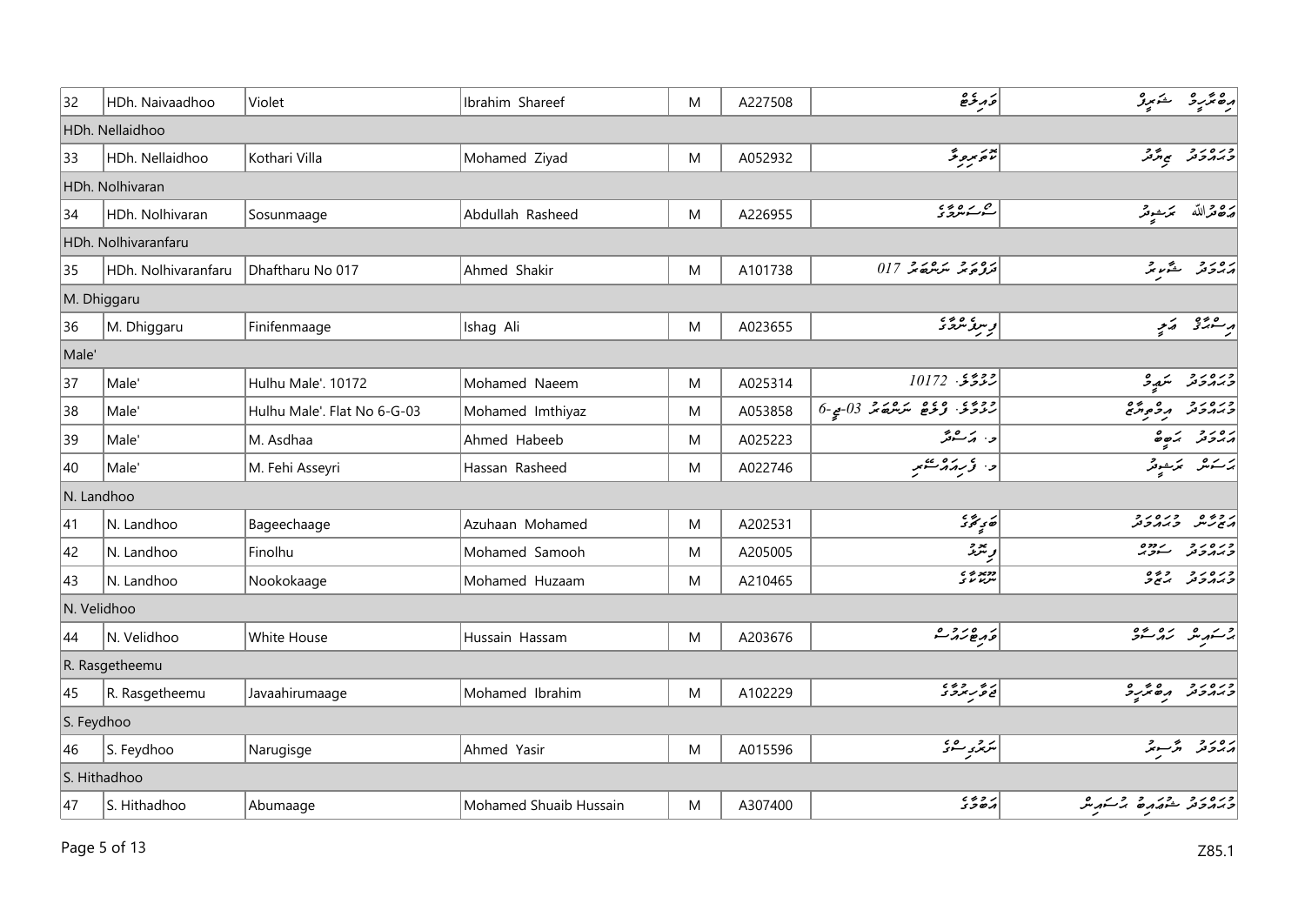| 48 | S. Hithadhoo              | Marukabuge          | Hussain Zahir        | M         | A068038 | 50122                                | رحم شهر میگر برگر<br>مرکز میگر برگر      |
|----|---------------------------|---------------------|----------------------|-----------|---------|--------------------------------------|------------------------------------------|
| 49 | S. Hithadhoo              | Moonlight View      | Khadheeja Safiyya    | F.        | A021543 | در مربر مع مرکز<br>  د سربر مع مرکز  | تزمريح ستورمه                            |
|    | S. Hulhudhoo              |                     |                      |           |         |                                      |                                          |
| 50 | S. Hulhudhoo              | Daylight Villa      | Ali Zuhair           | M         | A074243 | الأخرم هو محر<br>المتحرم الحر        | أرشح بمحتر مرتجه                         |
|    | S. Maradhoo               |                     |                      |           |         |                                      |                                          |
| 51 | S. Maradhoo               | Berebedigasdhoshuge | Mohamed Aiman        | ${\sf M}$ | A356506 | ه ده د ده د ده د<br>ه برخ در سوتربرد | כנסנכ ההכית                              |
|    | S. Maradhoo Feydhoo       |                     |                      |           |         |                                      |                                          |
| 52 | S. Maradhoo Feydhoo Shaan |                     | Adam Saeed           | M         | A048181 | ىشەشر                                | پر رہ<br>پر تر ژ<br>ستهرتر               |
|    | S. Meedhoo                |                     |                      |           |         |                                      |                                          |
| 53 | S. Meedhoo                | Uigasdhoshuge       | Suhail Abdullah Didi | M         | A034018 | د بر ۱۵ پود و چ<br>  د مړي ک         | حرمرو مردور الدّوير                      |
|    | Sh. Feydhoo               |                     |                      |           |         |                                      |                                          |
| 54 | Sh. Feydhoo               | Arutha              | Adnan Hassan         | M         | A027315 | بر جری                               | روژه پرسکر                               |
| 55 | Sh. Feydhoo               | Hiyaleege           | Asif Mohamed         | M         | A144960 | رېزىپە <sup>ي</sup>                  | و رە ر د<br>تر پر تر تر<br>ومجسوقه       |
| 56 | Sh. Feydhoo               | Mushthareege        | Ali Zuhair           | M         | A320834 | و ۵۰۰ مر<br>تر شو <sub>مو مو</sub> ر | $\frac{2}{3}$                            |
| 57 | Sh. Feydhoo               | Penzeemaage         | Mohamed Nisham       | M         | A320453 | ې ش <sub>کې</sub> د <sup>م</sup>     | و ر ه ر و<br><i>و پر</i> پر تر<br>سريشگر |
| 58 | Sh. Feydhoo               | Ufaa                | Ahmed Faiz           | M         | A078775 | دبج                                  | برەر ئەرە                                |
|    | Sh. Milandhoo             |                     |                      |           |         |                                      |                                          |
| 59 | Sh. Milandhoo             | Baniyaaz            | Hussain Mohamed      | M         | A085063 | تەسرچە                               | وكرمرش ورورو                             |
| 60 | Sh. Milandhoo             | Eyshan              | Ibrahim Ali          | M         | A023958 | پرېشەنگر                             | وەترىر ئىر                               |
| 61 | Sh. Milandhoo             | Fashion             | Ali Mohamed          | M         | A316466 | ۇشەشر                                |                                          |
| 62 | Sh. Milandhoo             | Hilaaluge           | Ali Muruthala        | M         | A089529 | رۇدى                                 | أەمو دىمدەن                              |
|    | Th. Veymandoo             |                     |                      |           |         |                                      |                                          |
| 63 | Th. Veymandoo             | Gulhazaaruge        | Irufaan Ahmed        | M         | A247646 | و ہ مر پر و ی<br>می محرک محرک        | ور ده د به در د                          |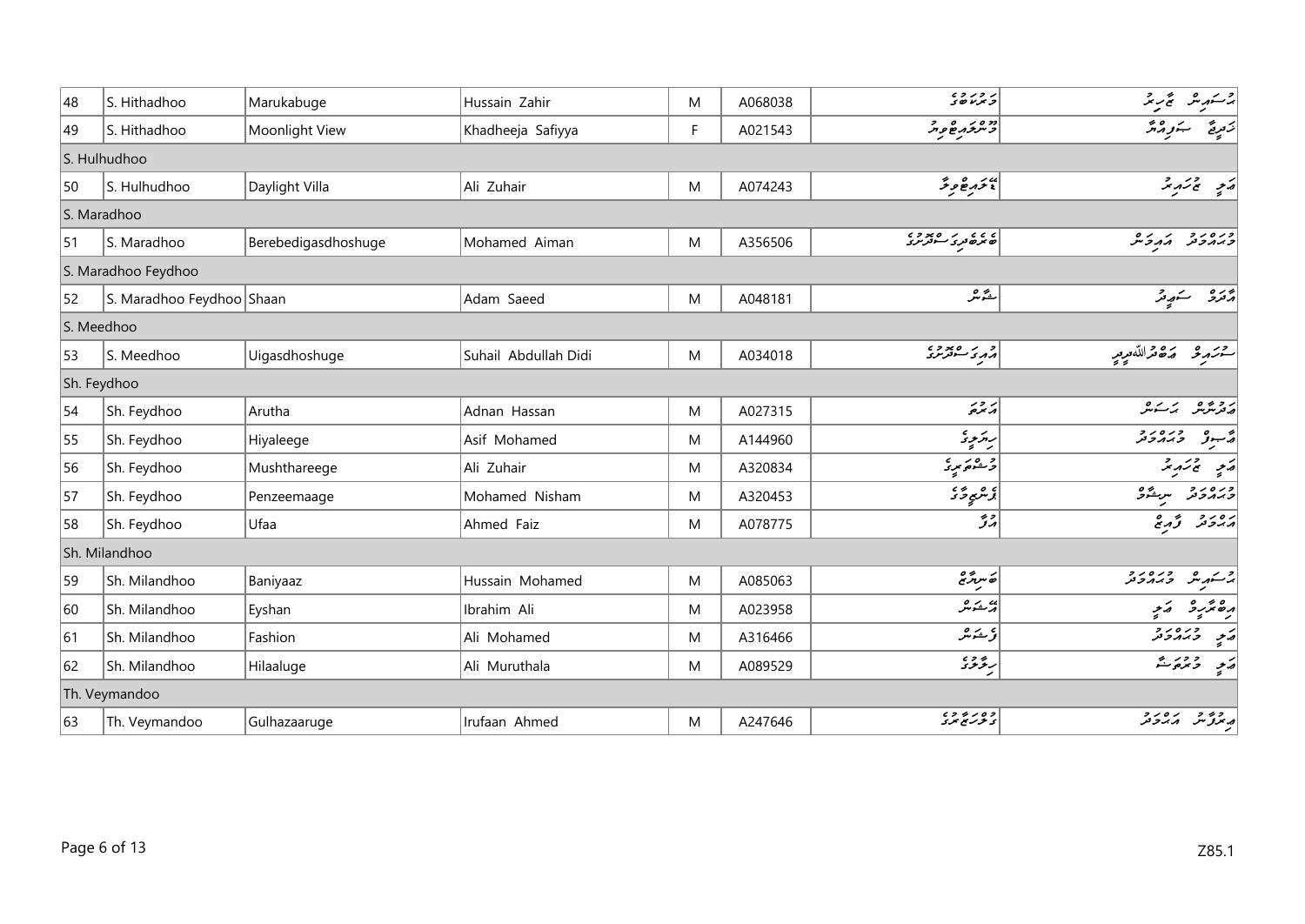## *w7qAn8m?sCw7mRo>u;wEw7mRw;sBo<*

| ' مرمر | 'يئرىثر: |
|--------|----------|
|        |          |
|        |          |
|        |          |

## *w7q9r@w7m>sCw7qHtFoFw7s;mAm=q7w7qHtFoFw7s;*

| يئرمىش: | $^{\circ}$<br>. سر سر<br>$\cdot$ | $\circ$ $\sim$<br>-- | يئرمثر |
|---------|----------------------------------|----------------------|--------|
|         |                                  |                      |        |
|         |                                  |                      |        |
|         |                                  |                      |        |

| $\frac{2}{n}$ | $\overline{\phantom{a}}$ | اير هنه. | $\mathcal{O} \times$<br>سرسر |
|---------------|--------------------------|----------|------------------------------|
|               |                          |          |                              |
|               |                          |          |                              |
|               |                          |          |                              |

| ' ئىرتىر: | سر سر |  |
|-----------|-------|--|
|           |       |  |
|           |       |  |
|           |       |  |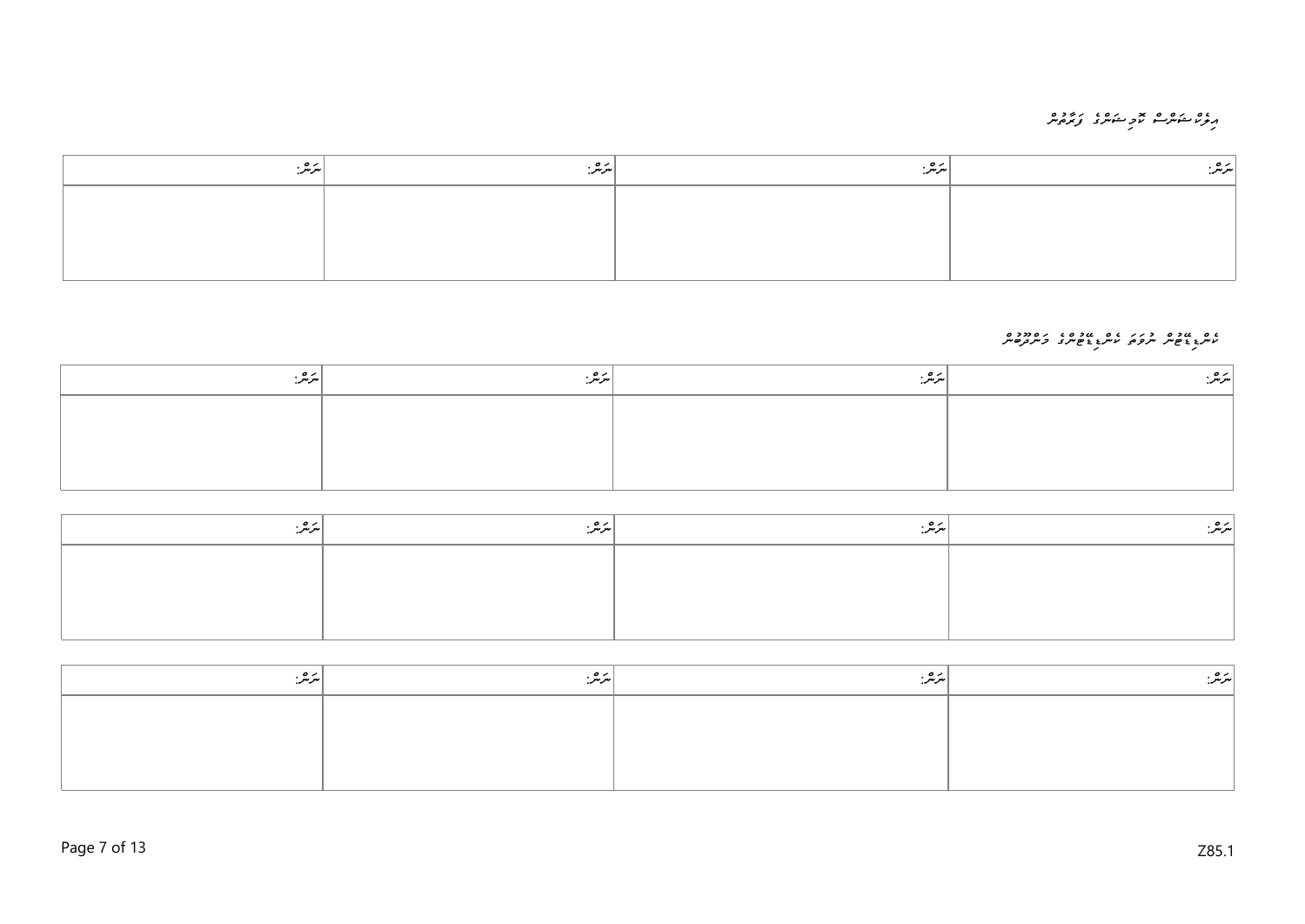| يزهر | $^{\circ}$ | ىئرىتر: |  |
|------|------------|---------|--|
|      |            |         |  |
|      |            |         |  |
|      |            |         |  |

| <sup>.</sup> سرسر. |  |
|--------------------|--|
|                    |  |
|                    |  |
|                    |  |

| ىئرىتر. | $\sim$ | ا بر هه. | لىرىش |
|---------|--------|----------|-------|
|         |        |          |       |
|         |        |          |       |
|         |        |          |       |

| 。<br>مرس. | $\overline{\phantom{a}}$<br>مر سر | يتريثر |
|-----------|-----------------------------------|--------|
|           |                                   |        |
|           |                                   |        |
|           |                                   |        |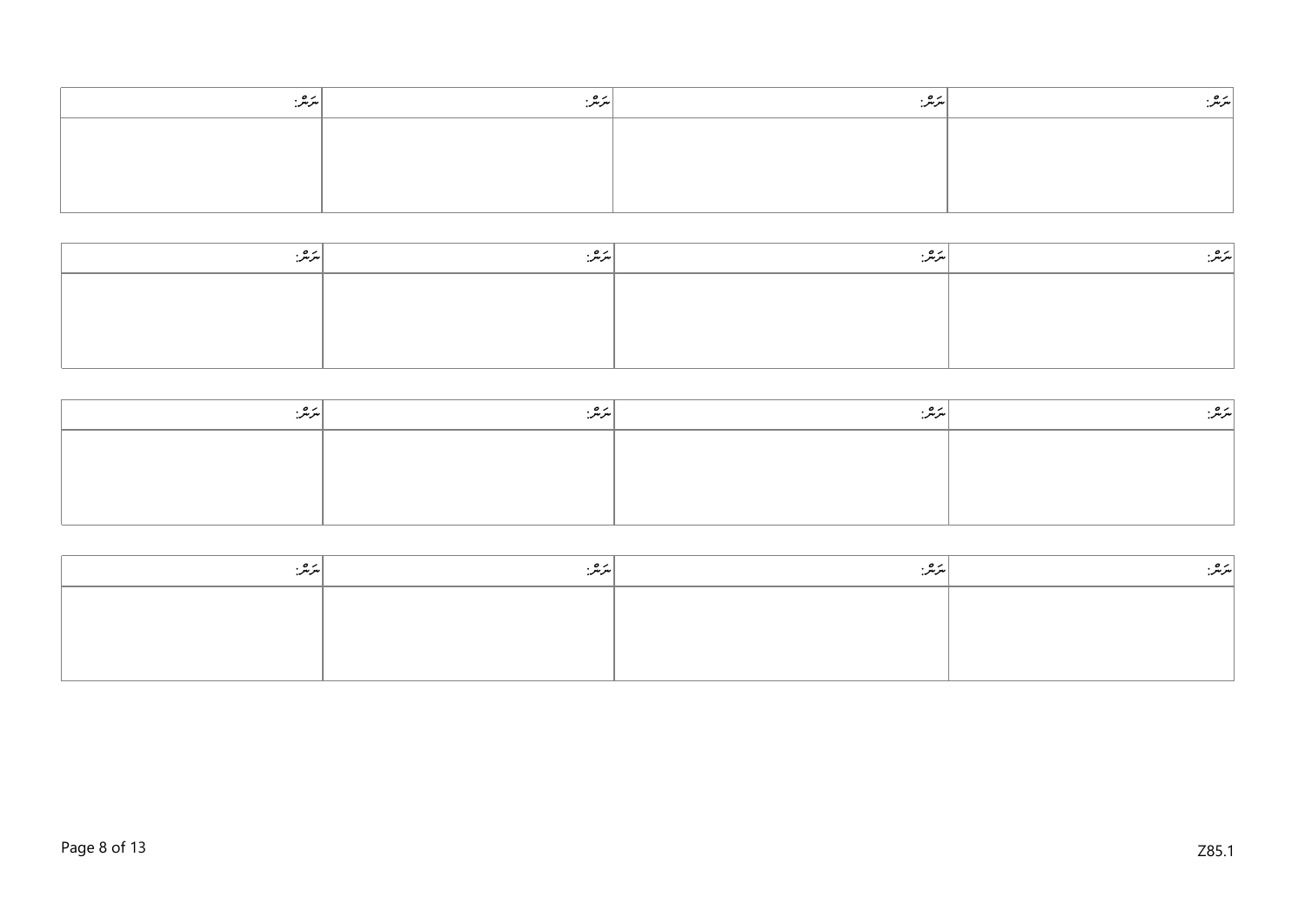| ير هو . | $\overline{\phantom{a}}$ | يرمر | اير هنه. |
|---------|--------------------------|------|----------|
|         |                          |      |          |
|         |                          |      |          |
|         |                          |      |          |

| ىر تىر: | $\circ$ $\sim$<br>" سرسر . | يترمير | o . |
|---------|----------------------------|--------|-----|
|         |                            |        |     |
|         |                            |        |     |
|         |                            |        |     |

| نتزيتر به | 。 | 。<br>سرسر. | o <i>~</i> |
|-----------|---|------------|------------|
|           |   |            |            |
|           |   |            |            |
|           |   |            |            |

|  | . ه |
|--|-----|
|  |     |
|  |     |
|  |     |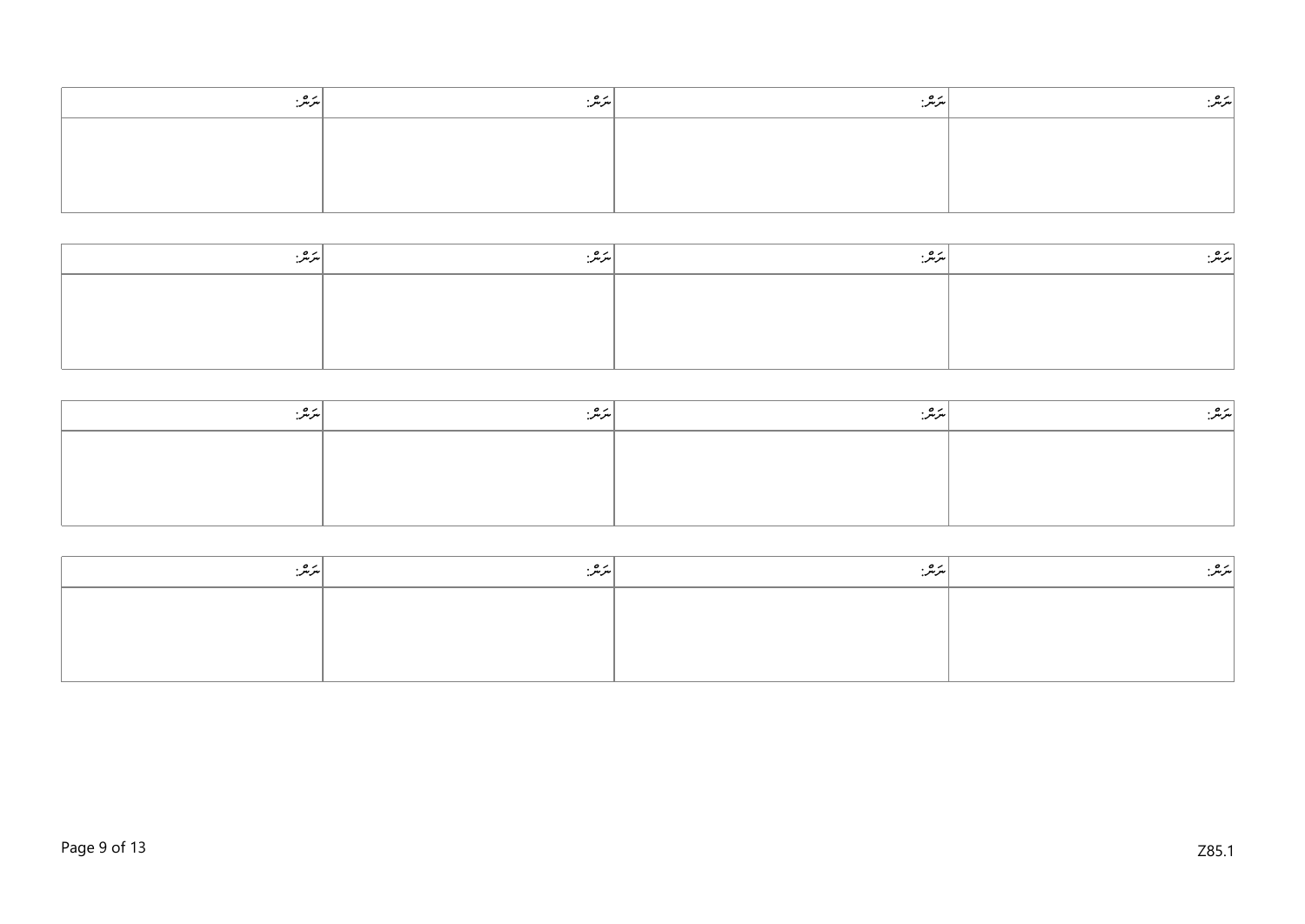| ير هو . | $\overline{\phantom{a}}$ | يرمر | اير هنه. |
|---------|--------------------------|------|----------|
|         |                          |      |          |
|         |                          |      |          |
|         |                          |      |          |

| ئىرتىر: | $\sim$<br>ا سرسر . | يئرمثر | o . |
|---------|--------------------|--------|-----|
|         |                    |        |     |
|         |                    |        |     |
|         |                    |        |     |

| الترنثر: | ' مرتكز: | الترنثر: | .,<br>سرس. |
|----------|----------|----------|------------|
|          |          |          |            |
|          |          |          |            |
|          |          |          |            |

|  | . ه |
|--|-----|
|  |     |
|  |     |
|  |     |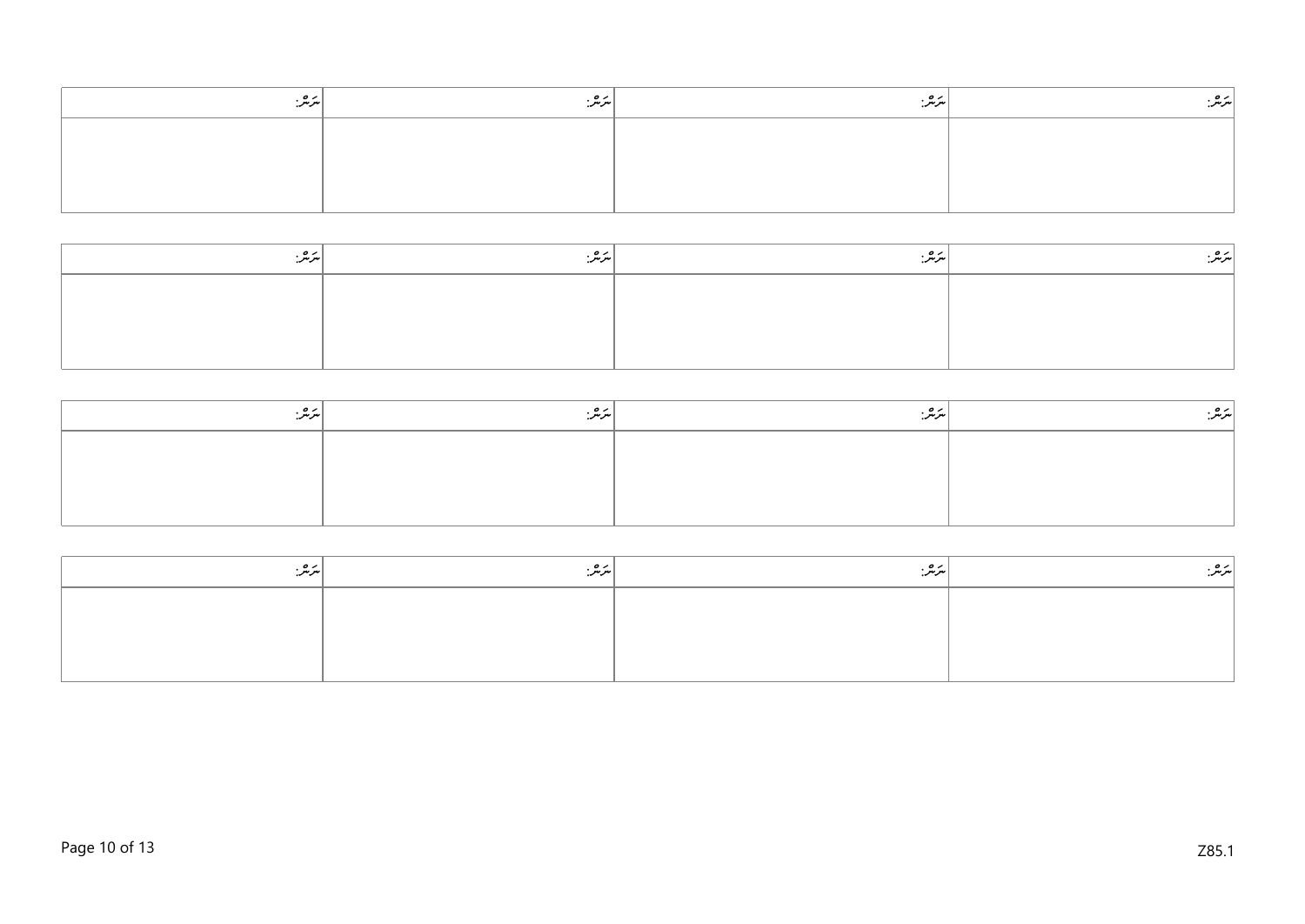| $\cdot$ | 。 | $\frac{\circ}{\cdot}$ | $\sim$<br>سرسر |
|---------|---|-----------------------|----------------|
|         |   |                       |                |
|         |   |                       |                |
|         |   |                       |                |

| يريثن | ' سرسر . |  |
|-------|----------|--|
|       |          |  |
|       |          |  |
|       |          |  |

| بر ه | . ه | $\sim$<br>سرسر |  |
|------|-----|----------------|--|
|      |     |                |  |
|      |     |                |  |
|      |     |                |  |

| 。<br>. س | ىرىىر |  |
|----------|-------|--|
|          |       |  |
|          |       |  |
|          |       |  |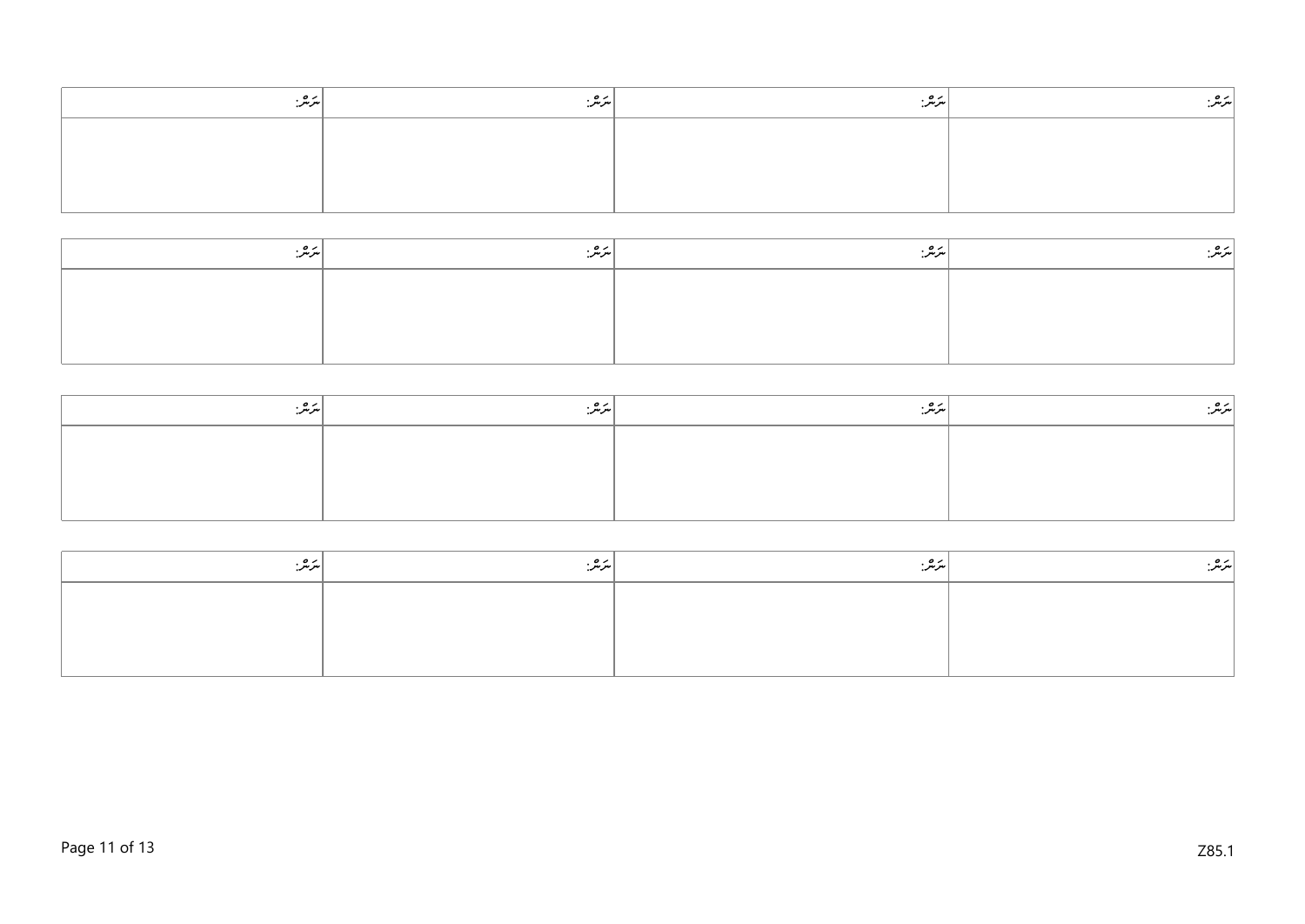| ير هو . | $\overline{\phantom{a}}$ | يرمر | اير هنه. |
|---------|--------------------------|------|----------|
|         |                          |      |          |
|         |                          |      |          |
|         |                          |      |          |

| ىر تىر: | $\circ$ $\sim$<br>" سرسر . | يترمير | o . |
|---------|----------------------------|--------|-----|
|         |                            |        |     |
|         |                            |        |     |
|         |                            |        |     |

| 'تترنثر: | 。<br>,,,, |  |
|----------|-----------|--|
|          |           |  |
|          |           |  |
|          |           |  |

|  | . ه |
|--|-----|
|  |     |
|  |     |
|  |     |